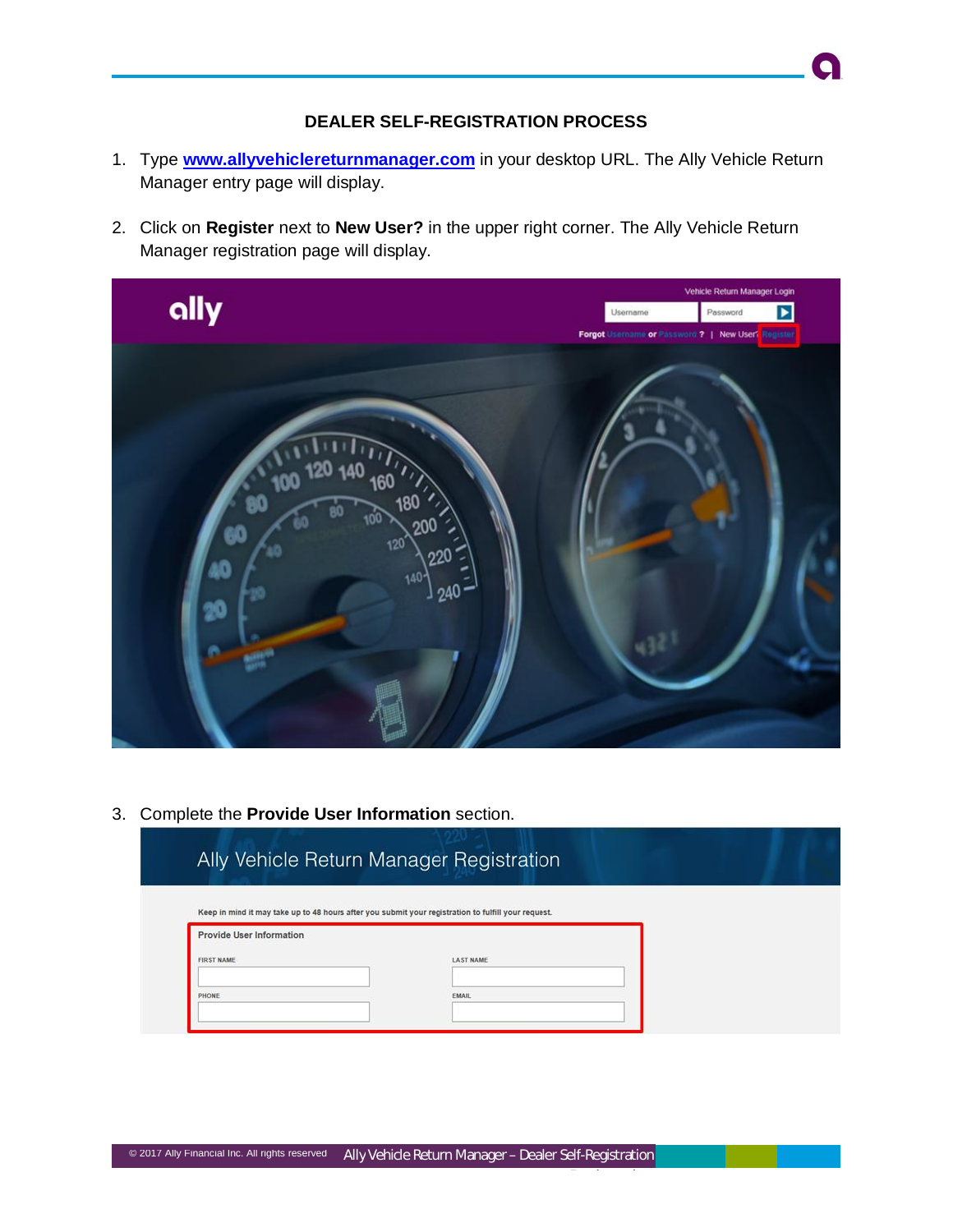4. Complete the **Provide Dealership Information** section.

|                                                          | Keep in mind it may take up to 48 hours after you submit your registration to fulfill your request. |
|----------------------------------------------------------|-----------------------------------------------------------------------------------------------------|
| Provide User Information                                 |                                                                                                     |
| <b>FIRST NAME</b>                                        | <b>LAST NAME</b>                                                                                    |
| PHONE                                                    | EMAIL                                                                                               |
| Provide Dealership Information<br><b>DEALERSHIP NAME</b> | <b>DEALERSHIP PDN</b>                                                                               |
|                                                          |                                                                                                     |
| <b>DEALERSHIP PHONE</b>                                  | <b>DEALERSHIP EMAIL</b>                                                                             |
| <b>ADORESS</b>                                           |                                                                                                     |

Q

#### 5. Click **Submit**.

| Keep in mind it may take up to 48 hours after you submit your registration to fulfill your request. |
|-----------------------------------------------------------------------------------------------------|
|                                                                                                     |
| <b>LAST NAME</b>                                                                                    |
|                                                                                                     |
| <b>EMAIL</b>                                                                                        |
|                                                                                                     |
| <b>DEALERSHIP PDN</b><br><b>DEALERSHIP EMAIL</b>                                                    |
|                                                                                                     |
| <b>STATE</b>                                                                                        |
|                                                                                                     |
|                                                                                                     |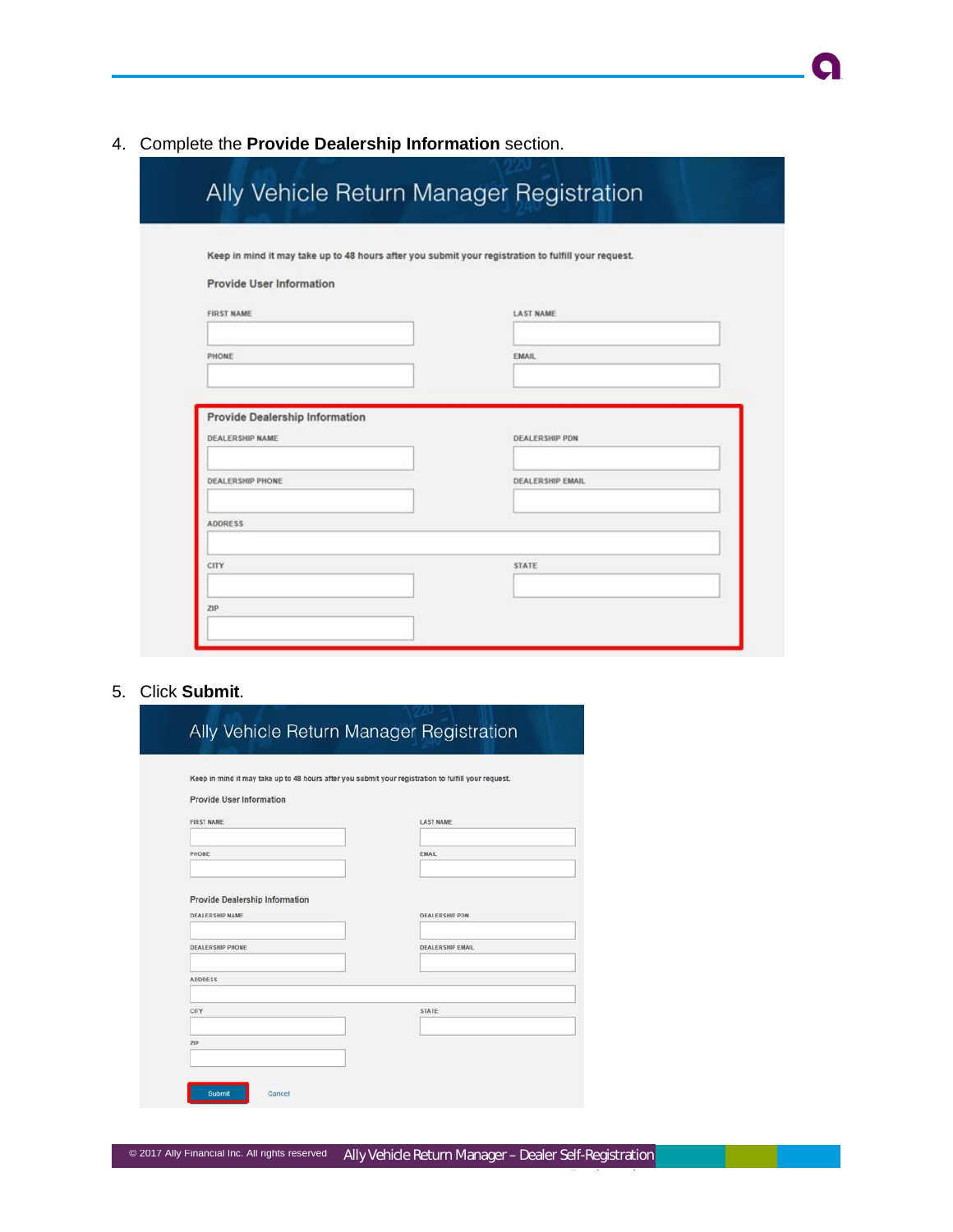- 6. Once the registration has been submitted to OPENLANE, the dealership-approved authorizer will provide approval and OPENLANE will email the dealer back with a dealer user ID and password within 48 hours.
- 7. Once the dealer is granted access to the Ally Vehicle Return Manager, the user will receive either an existing ADESA OPENLANE user ID email notification or a new user email notification.
	- $\mathbf{r}$ **Dealers with an existing ADESA OPENLANE ID:**
		- $\circ$  If users have an existing ID with other ADESA OPENLANE applications (e.g., ADESA.com), they will receive one email with their existing user ID indicating they have access to the application and a link to the Ally Vehicle Return Manager. They will need to remember the password associated to that user ID to log in.
		- o If they do not remember the password, they will need to select the **Forgot Username or Password?** link in the upper right corner of the Ally Vehicle Return Manager. They will receive an email to reset their password.

## **EXISTING USER EMAIL:**

*Email Subject: Ally Vehicle Return Manager*

#### *Hello [Name],*

*We're pleased to welcome you as a new user of the Ally Vehicle Return Manager.*

*Your existing user id: [User ID] has been updated to allow access to Ally Vehicle Return Manager.*

*Log in with your existing user id and password at [www.Allyvehiclereturnmanager.com](http://www.allyvehiclereturnmanager.com/)*

*You'll be able to:*

- *Obtain payoff quotes on retail and SmartLease accounts*
- *Ground or Purchase SmartLease vehicles*